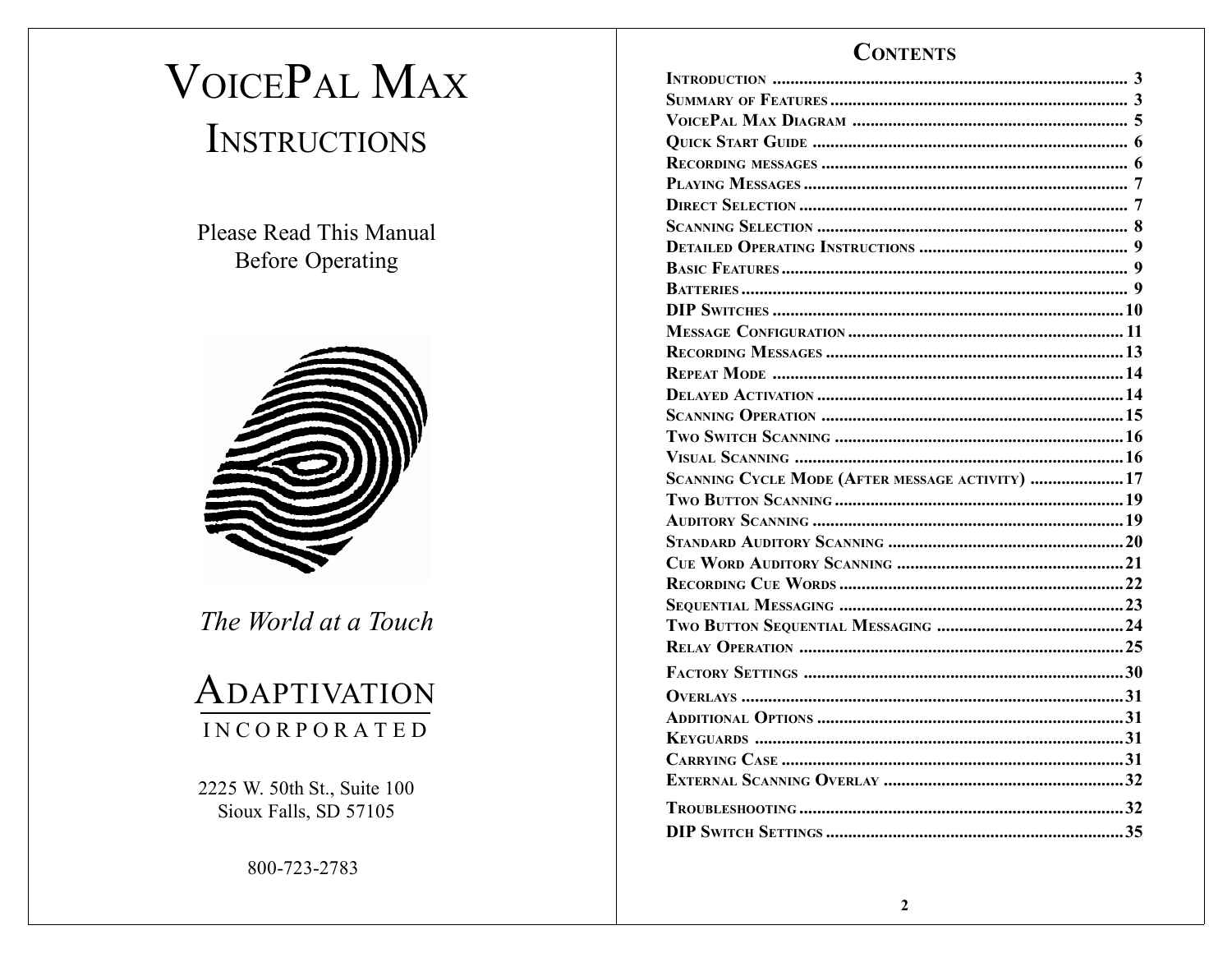## **INTRODUCTION**

Congratulations on purchasing your VoicePal Max. It is one of the most affordable and functional digital communication aids available. Adaptivation strives to offer our clients products and follow-up suppor<sup>t</sup> that meets the highest quality standards in the assistive technology field. Feel free at any time to contact our offices for assistance on using your new VoicePal Max.

These instructions begin with <sup>a</sup> Quick Start Guide for those who want to use the VoicePal Max right out of the box. Only the essentials are covered so you can operate the VoicePal Max in its most basic configuration. Detailed Operating Instructions follow to configure your VoicePal Max for <sup>a</sup> specific application. Illustrative examples are given.

The VoicePal Max can record and playback up to 10 natural voice messages for <sup>a</sup> total recording time of 60 or 90 seconds. Messages can be activated in any of three ways: 1) Directly by the keypad on top of the VoicePal Max, 2) Directly by plugging in external switches, and 3) Through scanning input, both visual and auditory.

## **SUMMARY OFFEATURES**

- Total of 60 or 90 seconds of speech generation, depending on model.
- User selectable 2, 3, 4, or 10 messages.
	- 2 messages, 30 or 45 seconds each
	- 3 messages, 20 or 30 seconds each
	- 4 messages, 15 or 23 seconds each
	- 10 messages, 6 or 9 seconds each
- 10 front panel buttons select prerecorded natural voice messages.
- Message selection using external switches including Adaptivation's Taction Pads and Pal Pads.
- Front pouch allows insertion of customized overlays.
- When 2, 3, or 4 message selection is used, front panel buttons are combined to form physically larger buttons.
- $\bullet$ Variable delayed activation of messages.
- Automatically goes to "sleep" after a message repeats 10 consecutive times to save batteries.
- Scanning allows selection of a message from a choice of 2, 3, 4, or 10 messages, using <sup>a</sup> single button.
- Four modes of initiating scanning and selecting <sup>a</sup> message: Inverse scanning, Positive scanning, Step scanning, and Two Switch scanning.
- Visual and Auditory scanning.
- •Sequential messaging.
- •Three visual scan rates.
- • A "pillow speaker" or headphones (included), or external auditory amplifier is activated during auditory scanning.
- •Standard and Cue Word auditory scanning.
- •Interauditory Pause: 4 auditory scan rates.
- $\bullet$  VoicePal Max can be programmed so after <sup>a</sup> message has played, scanning will stop, restart automatically with message 1, or continue with the next message.
- • Scanning will stop if <sup>a</sup> message is not selected by the time 4 or 8 scanning cycles are completed.
- Four AA alkaline batteries last up to 6 months with normal use. Heavy use in auditory scanning will result in <sup>a</sup> shorter battery life.
- $\bullet$ Internal microphone to record messages.
- •Internal amplified speaker with volume adjustment.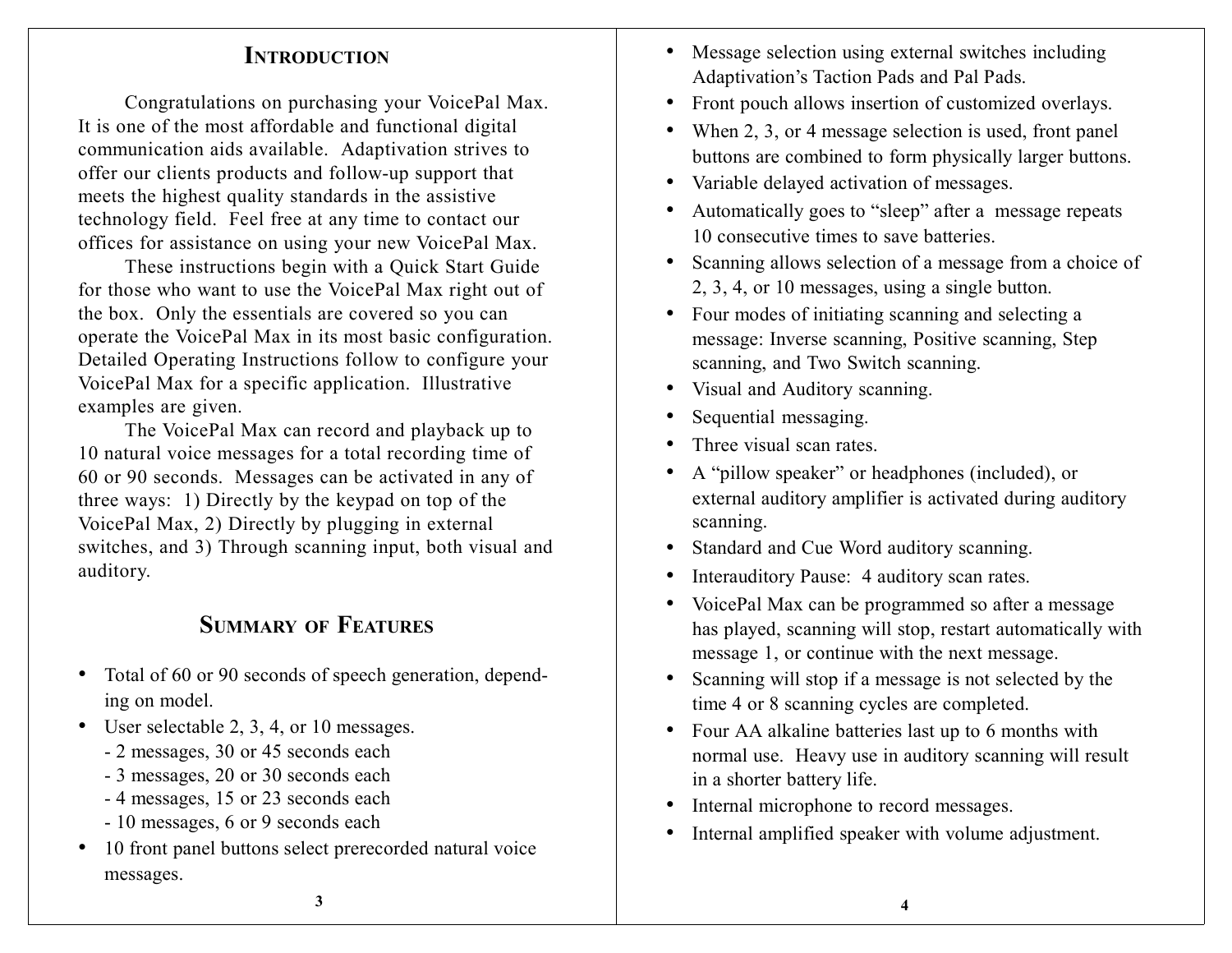- External speaker jack for use with headphones, speaker or audio amplifier.
- • Two programmable relays control external battery operated devices when messages are selected.

## **VOICEPAL MAX DIAGRAM**

Diagram 1 shows the VoicePal Max with each of the major features identified.

## Diagram 1.



## **QUICK START GUIDE**

This document uses the word "button" to refer to<sup>a</sup> specific physical button on the keypad. Any action involving buttons one through ten can also be performed by plugging in an external switch to the corresponding jack on the top edge of the VoicePal Max. DIP Switches refer to the small slide switches numbered 1 through 6 located on the lower edge of the VoicePal Max. "LED" is short for light emitting diode. It refers to the small red lights on the VoicePal Max.

- 1. Blank 10 message templates are included with your VoicePal Max. Make an overlay with symbols appropriate for your application, then insert it into the pouch on the top of the VoicePal Max. If you have <sup>a</sup> scanning version, punch holes in the overlay so the LEDs show through. Boardmaker, by Mayer-Johnson, Inc. can also be used to create overlays for the VoicePal Max. See the section on Overlays for more information.
- 2. Insert four AA alkaline batteries included with your VoicePal Max. Make sure the batteries are installedcorrectly.
- 3. Configure the VoicePal Max to supply 10 messages. Set the DIP switches as shown below.



## **RECORDING MESSAGES**

1. Press and hold the record button firmly. The Record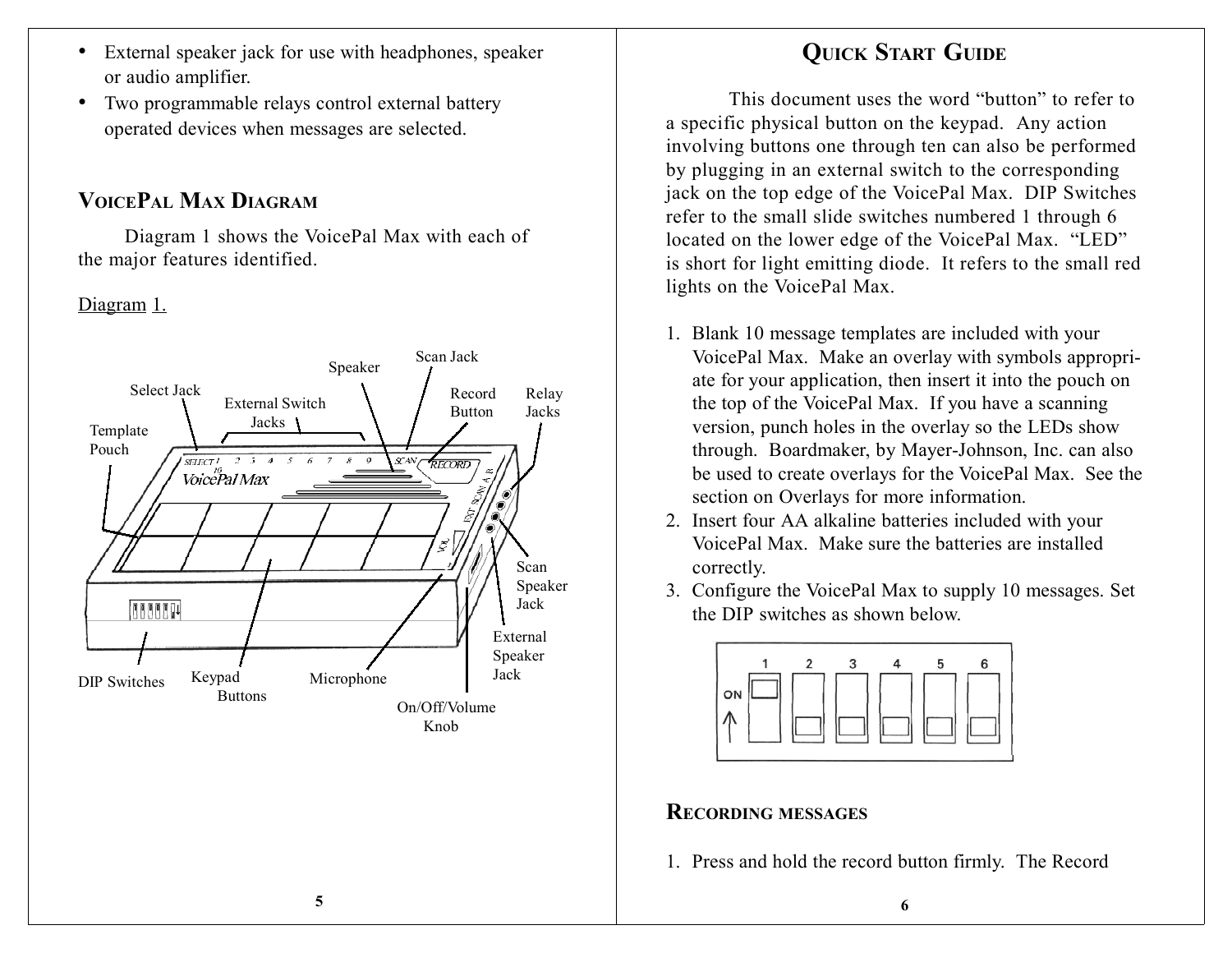LED will begin to flash. Continue holding the Record button until the Record LED goes solid (about two seconds), then release. The VoicePal Max is now in record mode. **If the LED for button #10 is lit, press and immediately release the Record button to turn LED #10 off.** When LED #10 is lit, the VoicePal Max will record cue words for auditory scanning, which is discussed later in this manual.

- 2. Get ready to talk, then press and hold button #1. Speak clearly about 12 inches away from the VoicePal Max microphone (MIC).
- 3. When you are done talking, release button #1. (Note: As long as you touch the button or external switch, the VoicePal Max will be recording whether you are talking or not.)
- 4. Repeat step 2 and 3 to record other messages. (The messages can be recorded in any order. Also you can rerecord one message without having to rerecord any other messages.)
- 5. Press and hold the Record button firmly. The Record LED will begin to flash. Continue holding the Record button until the Record LED goes out (about two seconds), then release. The VoicePal Max is no longer in record mode.

## **PLAYINGMESSAGES**

## **DIRECTSELECTION**

- 1. Make sure the Record LED is not lit. If it is, press and hold the Record button until the Record LED turns off.
- 2. Make sure the volume knob is turned up.
- 3. Press button #1 on the keypad or external switch plugged into Jack #1. The message will play.
- 4. Repeat step 3 with other keypad buttons.

## **SCANNINGSELECTION**

- 1. Connect an external switch into the Scan jack.
- 2. Press and release the switch to activate scanning.
- 3. When the LED corresponding to the desired message is lit, press the scan switch again. The selected message will play on the built-in speaker.
- 4. Repeat steps 2 and 3 to select more messages.

**CONFIGURE TO SUPPLY ONLY TWO MESSAGES**

- 1. 2 message templates are included with the VoicePal Max. Make an overlay with appropriate symbols or pictures and slide it into the pouch.
- 2. Set the DIP switches as shown below.



- 3. Buttons #1, #2, #6  $&$  #7 act as one large button activating message 1. Likewise buttons  $#4, #5, #9, and #10$ activate message 2. There is <sup>a</sup> natural "dead space" in the area of buttons #3 and #8.
- 4. Record new messages as described earlier on page 6.

**Note**: When switching between 2, 3, 4, and 10 message modes, it is best to rerecord the messages since the VoicePal Max re-configures its memory each time.

**Please remember the Quick Start Guide is only intended to let you begin using the VoicePal Max. To become familiar will all the features and use it to its full potential you must read the "Detailed Operating Instructions."**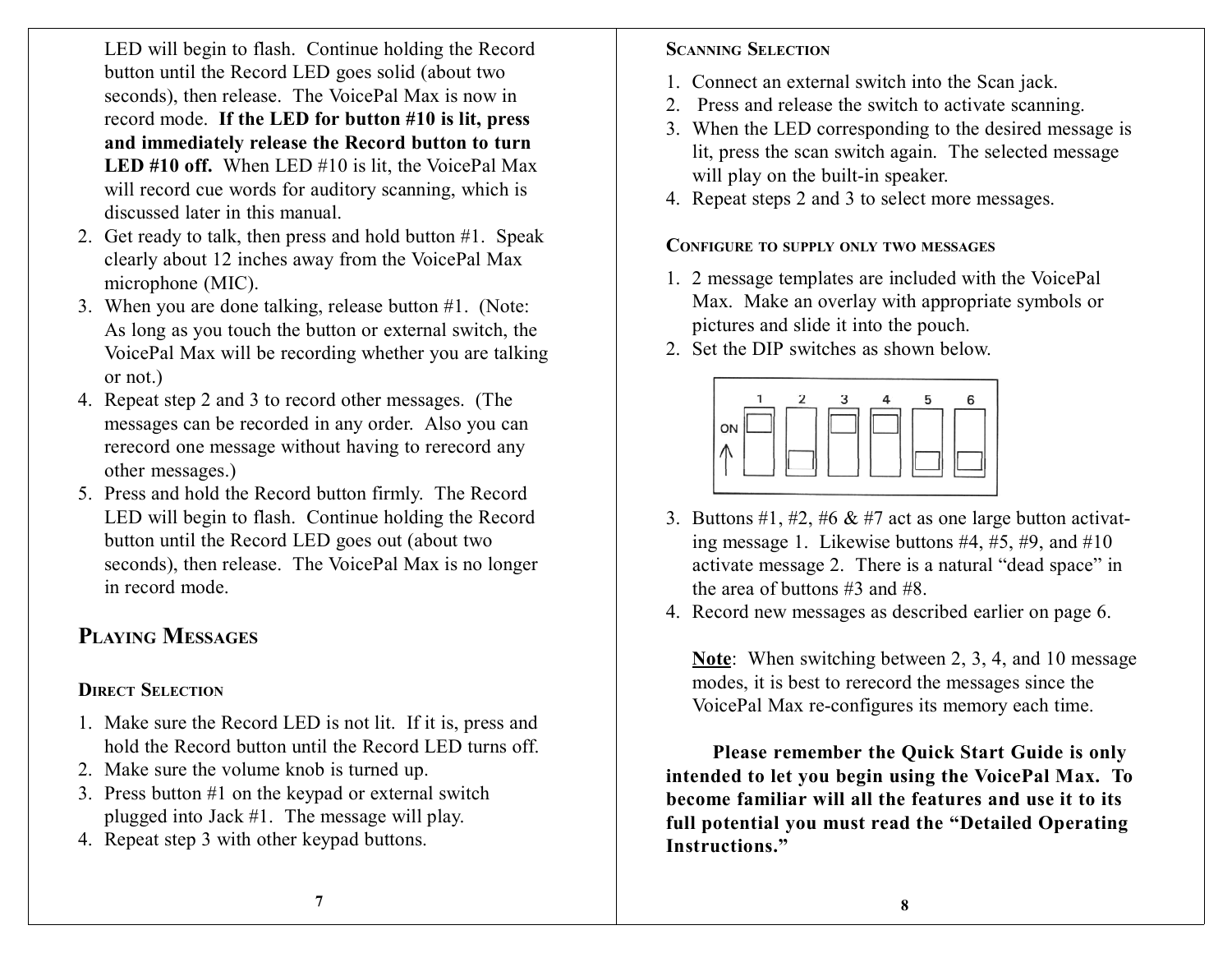## **DETAILEDOPERATINGINSTRUCTIONS**

#### **BASICFEATURES**

The VoicePal Max provides <sup>a</sup> total of 60 or 90 seconds of recording time, depending on the version. The recording time can be divided among two, three, four, or ten messages. There are two main methods of selecting messages for playback: direct selection and scanning selection.

With direct selection, the ten front panel buttons are used to select the desired message. Button 1 is in the upper left corner. Button 2 is the second one from the left on the top row and so on. Button 10 is in the lower right corner. There are ten jacks corresponding to Buttons 1 through 10 that accep<sup>t</sup> either external switches or Adaptivation's Taction Pads. Messages can be directly selected using these external switches in addition to the front panel buttons. Scanning capabilities are described later in this manual.

You can custom create your own symbol or picture overlays and slip them in the VoicePal Max's pouch. Templates are provided for each configuration to help you position pictures and punch out holes in your overlays so the LEDs are visible.

#### **BATTERIES**

The VoicePal Max operates on four AA batteries. Alkaline, rechargeable alkaline or rechargeable NiMH batteries are recommended. Under normal use, alkaline batteries can be expected to last up to 6 months using direct selection and up to four months when using scanning.

#### **DIP SWITCHES**

There are six DIP switches on the VoicePal Max, designated as SW1 through SW6. These switches are used to configure various features on the VoicePal Max. The meanings of these features are summarized on page 35 of this manual. The VoicePal Max can be in one oftwo states: Setup state, and Active state. The Setup state is used to program various options that affect the way the VoicePal Max operates. The VoicePal Max is placed in the Active state by placing SW1 in the ON position. **To record messages or to play them back, the VoicePal Max must be in the Active state.** The VoicePal Max isplaced in the Setup state by placing SW1 in the OFF position.

The following chart contains DIP switch settings and can be found on the back of your VoicePal Max. This chart can be used as <sup>a</sup> quick reference guide to programming.

**ACTIVE STATE Switch1 <sup>=</sup> ON SETUP STATE: Switch1 <sup>=</sup> OFF'**

|                 | SW2           | I wo Button Scanning                |
|-----------------|---------------|-------------------------------------|
| ON              |               | ON                                  |
| OFF             |               | OFF                                 |
|                 |               |                                     |
| SW3             | SW4           | Keypad Configuration                |
| ON              | OΝ            | 2 messages                          |
| ON              | OFF           | 3 messages                          |
| OFF             | ON            | 4 messages                          |
| OFF             | OFF           | 10 messages                         |
|                 |               |                                     |
| SW <sub>5</sub> |               | Repeat message?                     |
| ON              |               | No                                  |
| OFF             |               | Yes                                 |
|                 |               |                                     |
| SW <sub>5</sub> |               | Scanning Selection                  |
| ON              |               | <b>INVERSE</b> (touch-release)/STEF |
| OFF             |               | POSITIVE(touch-touch)               |
|                 |               |                                     |
| SW <sub>6</sub> | Auditory Scan |                                     |
| ON              |               | ON                                  |
| OFF             |               | OFF                                 |

| <b>CTIVE STATE Switch1 = ON</b>                   |                                  | SETUP STATE: Switch1 = OFF'                   |                                                        |
|---------------------------------------------------|----------------------------------|-----------------------------------------------|--------------------------------------------------------|
|                                                   | SW <sub>2</sub><br>SW3           | SW4<br>SW <sub>5</sub><br>SW <sub>6</sub>     | Function                                               |
| SW <sub>2</sub><br>Two Button Scanning            |                                  |                                               | Delayed Activation                                     |
| ON                                                | 0 <sub>N</sub><br>0 <sub>N</sub> | ON<br>0 <sub>N</sub><br><b>ON</b>             | $0$ Sec $*$                                            |
| OFF                                               | ON<br>ON                         | ON<br>OFF<br>ON                               | $\frac{1}{2}$ Sec                                      |
|                                                   | ON<br>ON                         | OFF<br>ON<br>ON                               | 1 Sec                                                  |
| SW4<br>Keypad Configuration                       | ON<br>ON                         | OFF<br>OFF<br>ON                              | 11/2 Sec                                               |
| 0N<br>2 messages                                  |                                  |                                               | Scan Speed - Visual Scanning                           |
| OFF<br>3 messages                                 | ON<br>ON                         | OFF<br>ON<br>ON                               | Sequential Messaging                                   |
| ON<br>4 messages                                  | ON<br>ON                         | ON<br>OFF<br>OFF                              | 1 Sec *                                                |
| OFF<br>10 messages                                | ON<br>ON                         | OFF<br>ON<br>OFF                              | 2 Sec                                                  |
|                                                   | ON<br>ON                         | OFF<br>OFF<br>OFF                             | 4 Sec                                                  |
| Repeat message?                                   |                                  |                                               | Inter-auditory Pause                                   |
| No                                                | ON<br>ON                         | ON<br>OFF<br><b>ON</b>                        | 0 Sec                                                  |
| Yes                                               | ON<br>ON                         | ON<br>OFF<br>OFF                              | 1 Sec *                                                |
|                                                   | ON<br>ON                         | OFF<br>ON<br>OFF                              | 2 Sec                                                  |
| Scanning Selection                                | ON<br>0 <sub>N</sub>             | OFF<br>OFF<br>OFF                             | 4 Sec                                                  |
| INVERSE (touch-release)/STEP                      |                                  |                                               | After Message Activity                                 |
| POSITIVE(touch-touch)                             | O <sub>N</sub><br>OFF            | <b>OFF</b><br><b>ON</b><br>ON                 | Stop scanning *                                        |
|                                                   | ON<br>OFF                        | OFF<br>ON<br>OFF                              | Cont scan w/ mess one                                  |
| Auditory Scan                                     | ON<br>OFF                        | OFF<br>OFF<br>ON                              | Cont scan w/next mess                                  |
| O <sub>N</sub>                                    |                                  |                                               | No. of Scanning Cycles BeforeShutdown                  |
| OFF                                               | OFF<br>OFF                       | OFF<br>ON<br>OFF                              | 4 cycles *                                             |
|                                                   | OFF<br>OFF                       | OFF<br>OFF<br>OFF                             | 8 cycles                                               |
|                                                   |                                  |                                               | Clear all relays from selected message(s) <sup>2</sup> |
|                                                   | OFF<br>ON                        | OFF<br>OFF<br>OFF                             |                                                        |
| * Factory Default Settings                        |                                  |                                               | Relay A Control <sup>3</sup>                           |
| <sup>1</sup> To memorize settings in SETUP STATE  | OFF<br>ON                        | ON<br>ON<br>ON                                | Duration of Message                                    |
| press REC button until it lights up.              | OFF<br>ON                        | ON<br>OFF<br>ON                               | 0 sec delay                                            |
| <sup>2</sup> Press button 1-10 to disconnect all  | OFF<br>ON                        | OFF<br>ON<br>ON                               | 2 sec delay                                            |
| relays from corresponding messages.               | OFF<br><b>ON</b>                 | OFF<br>OFF<br>ON                              | 4 sec delay                                            |
| <sup>3</sup> Press button 1-10 to attach selected |                                  |                                               | Relay B Control <sup>3</sup>                           |
| relay to corresponding message. Press             | 0 <sub>N</sub><br>OFF            | 0 <sub>N</sub><br>0 <sub>N</sub><br><b>ON</b> | Duration of message                                    |
| REC to detach selected relay from                 | OFF<br>ON                        | ON<br>OFF<br><b>ON</b>                        | 0 sec delay                                            |
|                                                   | OFF<br>ON                        | OFF<br><b>ON</b><br><b>ON</b>                 | 2 sec delay                                            |
|                                                   | ON<br>OFF                        | OFF<br>ON<br>OFF                              | 6 sec delay                                            |
|                                                   | OFF<br>ON                        | ON<br>OFF<br><b>ON</b>                        | Cue Word Scanning                                      |
|                                                   | OFF<br>ON                        | OFF<br>OFF<br><b>ON</b>                       | Standard Scanning                                      |
|                                                   |                                  |                                               |                                                        |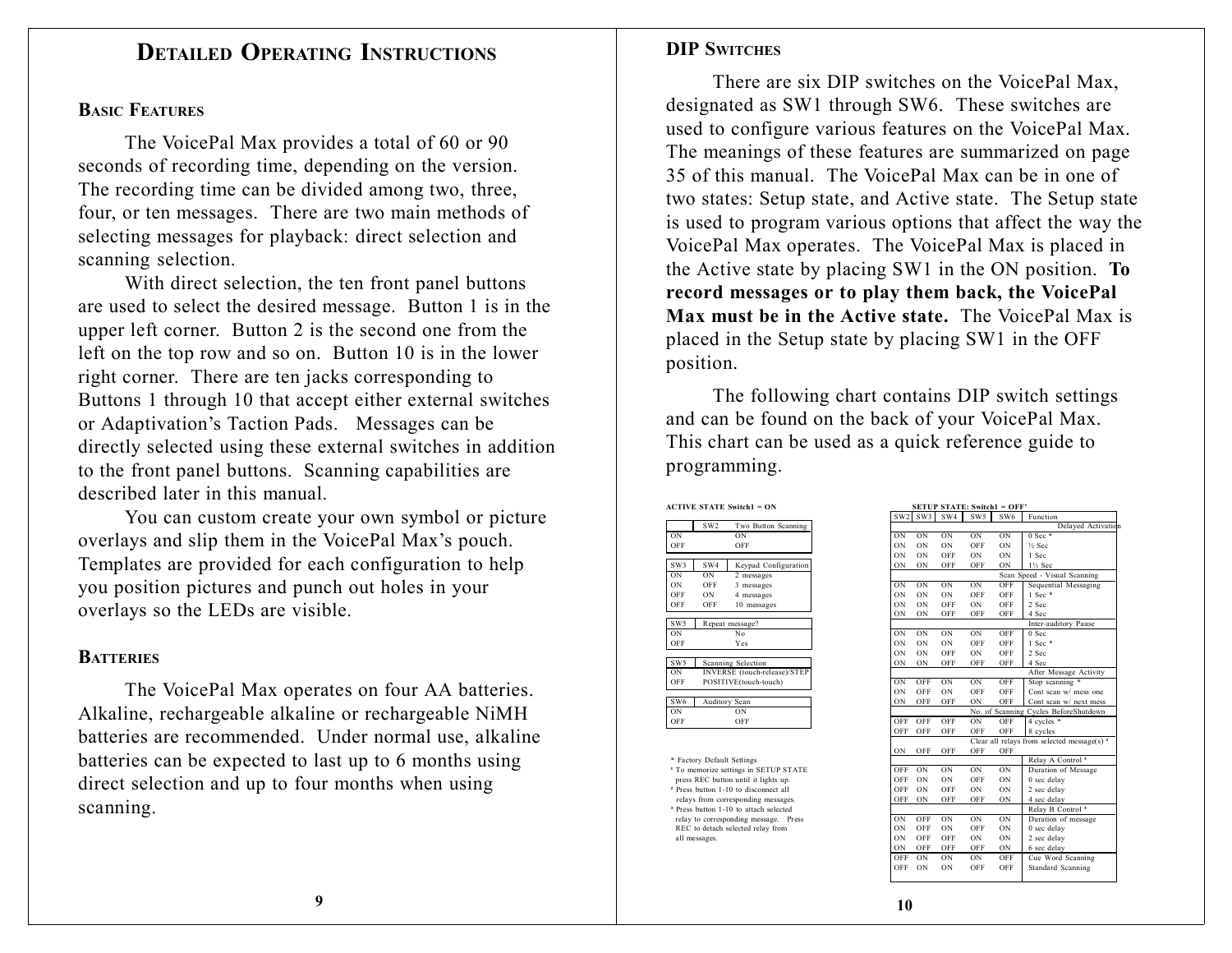## **MESSAGE CONFIGURATION**

The VoicePal Max can be configured to supply either two, three, four, or ten messages, depending on the operator's needs. Message configuration is adjusted in the Active state. If you wish to switch between 2, 3, 4, and 10 message modes you should record new messages. For beginning operators, it may be necessary to configure the VoicePal Max to supply only two messages. As the operator becomes proficient with two messages, the VoicePal Max can be configured to supply three messages, then four, then ten.

#### **TEN MESSAGES**

SW1= ON (Active state), SW3= OFF, SW4= OFF. Pressing Button 1 selects message one. Pressing Button 2 selects message two, etc. Each message can be up to 6 seconds (9 seconds with the 90 second model).



## **FOUR MESSAGES**

 $SW1 = ON$  (Active state), SW 3= OFF, SW4= ON. Pressing button 1 or 2 selects message one. Pressing button 4 or 5 selects message two. Pressing button 6 or 7 selects message three. Pressing button 9 or 10 selects message four. Each message can be up to 15 seconds (22 seconds with the 90 second model). The space between

the right and left halves is intentional dead space.



## **THREE MESSAGES**

SW1= ON (Active state), SW3= ON, SW4= OFF. Pressing button 1 or 6 selects message one. Pressing button 3 or 8 selects message two. Pressing button 5 or 10 selects message three. Each message can be up to 20 seconds (30 seconds for the 90 second model). The space between 1, 2, and 3 is intentional dead space.



## **TWO MESSAGES**

SW1= ON (Active state), SW3= ON, SW4= ON. Pressing button 1, 2, 6, or 7 selects message one. Pressing button 4, 5, 9, or 10 selects message two. Each message can be up to 30 seconds (45 seconds with the 90 second model). The space between messages 1 and 2 is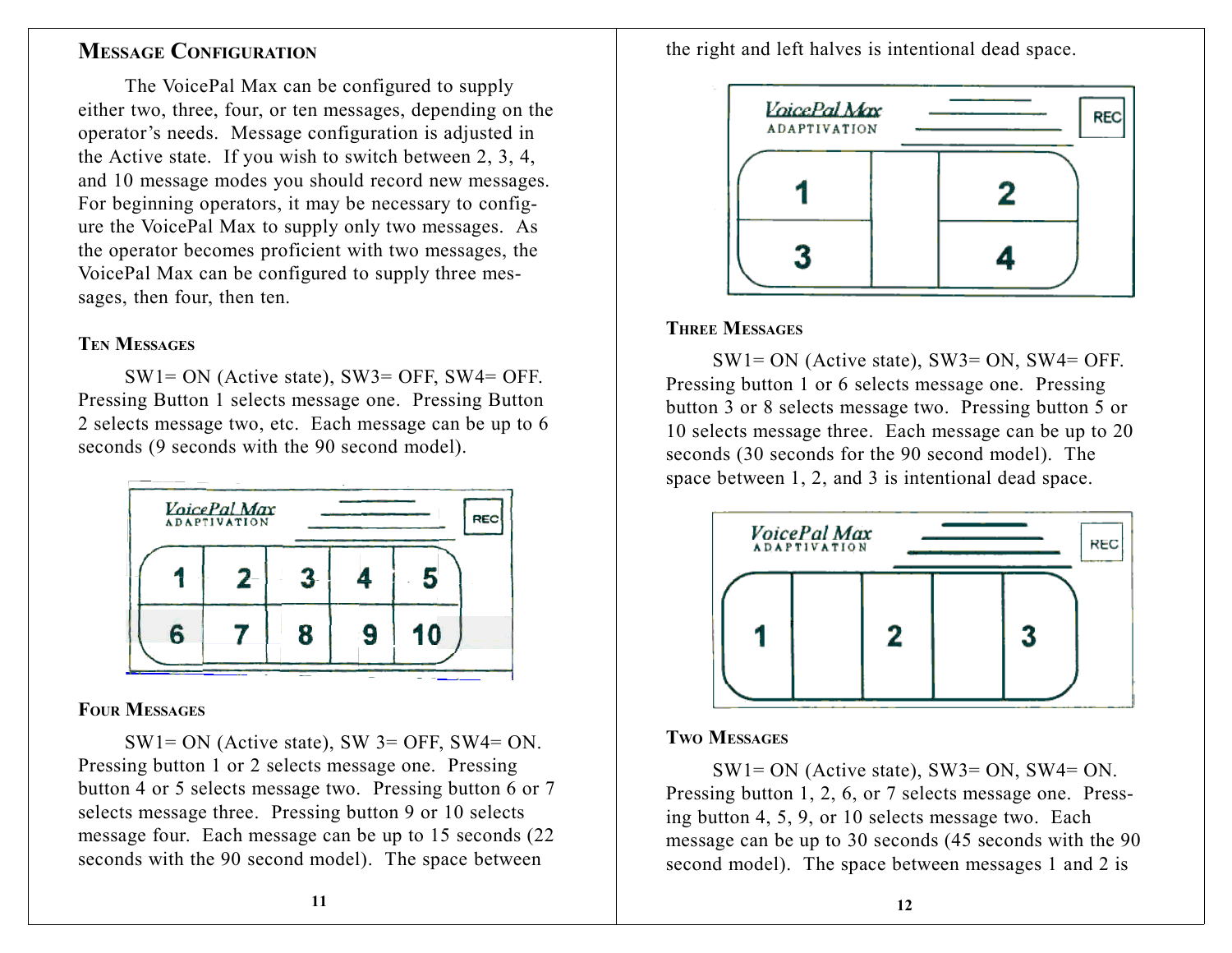#### intentional dead space.



## **RECORDING MESSAGES**

Recording messages is done while in the Active state (SW1= ON). To place the VoicePal Max in record mode:

| Step#  | <b>Action to Take</b> | Result                   |
|--------|-----------------------|--------------------------|
| Step 1 | Firmly press and hold | Led will begin to flash. |
|        | REC button.           | After about two seconds  |
|        |                       | of pressing the REC      |
|        |                       | button, the LED turns    |
|        |                       | solid.                   |
| Step 2 | Release the REC       | You are now in record    |
|        | button.               | mode.                    |
| Step 3 | To record a message   |                          |
|        | press and hold the    |                          |
|        | desired front panel   | Release the button when  |
|        | button and begin      | the message is complete. |
|        | speaking.             |                          |
| Step 4 | Press and hold the    |                          |
|        | REC button until the  | The VoicePal Max is      |
|        | flashing LED turns    | now in playback mode.    |
|        | off.                  |                          |
|        |                       |                          |
|        | <b>REPEAT MODE</b>    |                          |
|        |                       |                          |
|        |                       |                          |

When <sup>a</sup> message is selected, usually one releases the button once the message begins playing. If the operator holds the button through the end of the message, the message will continue repeating. The repea<sup>t</sup> mode is controlled by SW5 in the Active state. SW5= ON, the message will repea<sup>t</sup> only once whether the button or switch is continually held or released. SW5= OFF, the message will continue to repea<sup>t</sup> (up to 10 times) until the button or switch is released.

#### **DELAYED ACTIVATION**

Typically when <sup>a</sup> keypad or external switch is pressed, the corresponding message plays back immediately. A 1/2, 1, or 1 1/2 second delay can be added. This means the keypad button or external switch must be held down for the length of the delay before <sup>a</sup> message plays. This is particularly helpful for two reasons. First, in the case of Taction Pads stuck to objects, the person has time to feel each object to identify if it is the one of choice. When the desired object is found, the person holds his or her hand on it for the predetermined delay period. Delayed activation is also helpful if <sup>a</sup> person drags their hand across the keypad before reaching the button of choice. A message will play only if the person's hand stays on the button for the delay period. Delayed activation has no effect in Record mode. Delayed activation is adjusted while in the Setup state  $(SW1=$ OFF).

The following example shows how to configure the VoicePal Max for <sup>a</sup> 1/2 second delay.

Example 1: Set delayed activation for 1/2 second.

Step# Action to take Result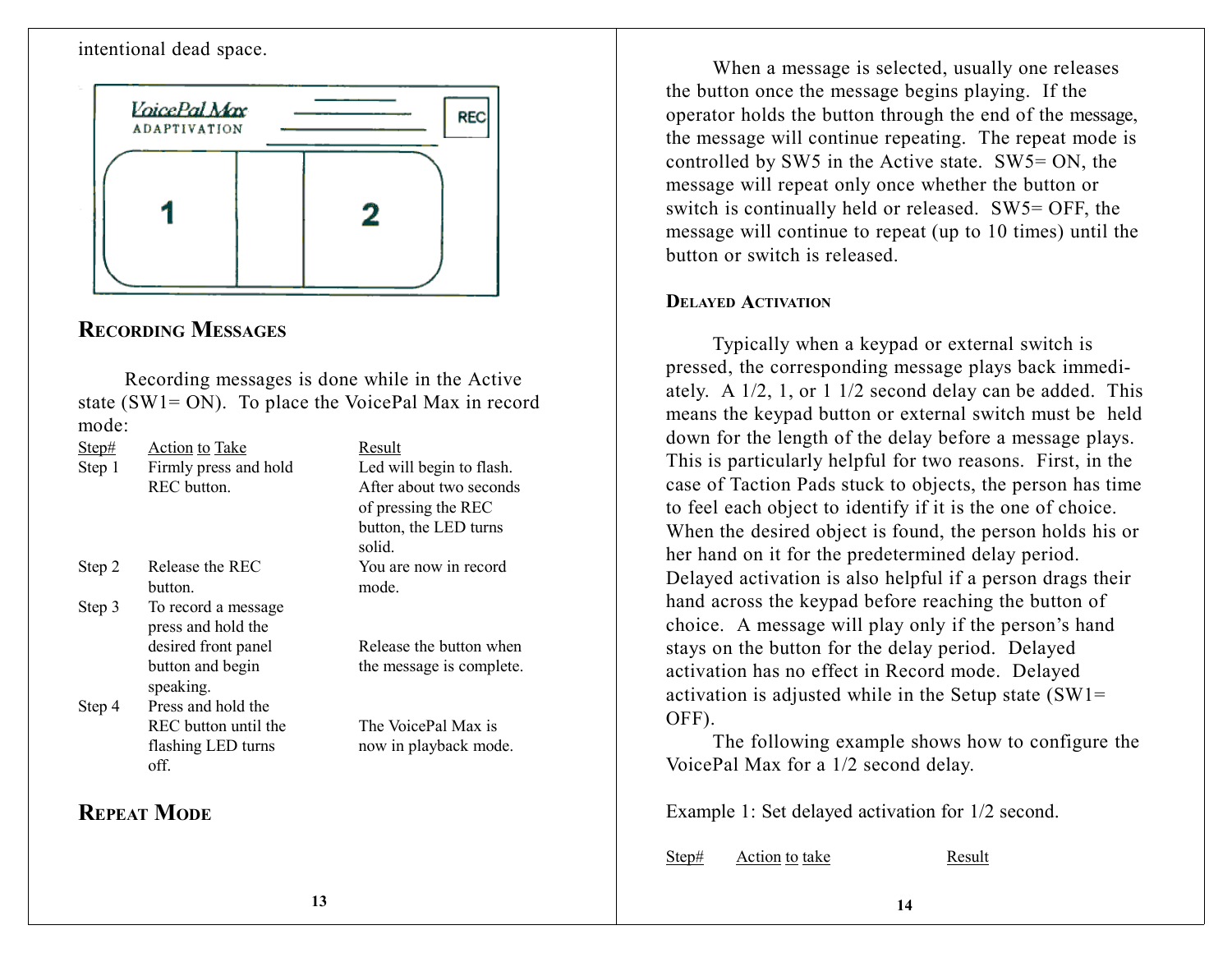| Step 1 | Note the current settings<br>of SW2 through SW6 for |                              |
|--------|-----------------------------------------------------|------------------------------|
|        | later use.                                          |                              |
| Step 2 | $Set SW1 = OFF$                                     | Places Max in the Setup      |
|        |                                                     | state.                       |
| Step 3 | Set SW2 through SW6                                 |                              |
|        | $=$ ON ON ON OFF ON                                 |                              |
| Step 4 | Press the Record button                             | Sets delayed activation to   |
|        | once. The LED will flash.                           | $1/2$ second.                |
| Step 5 | Return SW2 through SW6                              |                              |
|        | to previous settings.                               | Returns Max to Active state. |

Press and hold <sup>a</sup> button for at least 1/2 second toactivate <sup>a</sup> message. The same procedure would be used to configure for other delayed activation times.

### **SCANNINGOPERATION**

Scanning allows the user to select any message with the touch of a single external switch. Two-message, three-message, four-message, and ten-message scanning can be selected. See page 35 above for message configuration. There are two kinds of scanning: visual and auditory scanning. Related to scanning is sequential messaging which is discussed later. There are four ways to select messages when using scanning: Positive scanning selection, Inverse scanning selection, Step scanning selection, and Two Button scanning selection. An external switch must be plugged into the jack marked SCAN to activate scanning.

#### **SCANNINGSELECTION**

Scanning selection is adjusted while in the Active state.

#### **POSITIVESCANNINGSELECTION**

SW5= OFF. Scanning begins when the external scan button is pressed and then released. When the scan button is pressed again, <sup>a</sup> message is selected.

#### **INVERSESCANNINGSELECTION**

SW5= ON. Scanning begins when the scan switch is pressed and held. When the scan switch is released, <sup>a</sup> message is selected.

#### **STEPSCANNINGSELECTION**

SW5= ON. Scanning begins when the scan button is pressed. Repetitively tapping the scan switch causes the VoicePal Max to cycle to the next message. To select <sup>a</sup> message, release the scan button for at least 3/4 of <sup>a</sup> second. Step scanning works best with visual scanning.

#### **TWOSWITCHSCANNING**

SW2= ON. An external switch must be plugged into the jack marked SCAN and also another switch must be plugged into the jack marked SELECT. Scanning begins by pressing the scan switch and tapping the switch until the desired LED is lit. The message is selected by touching the select switch.

## **VISUALSCANNING**

SW6= OFF, (SW2= OFF for single button scanning). During visual scanning, there is an LED associated with each keypad button. These LEDs light up, indicating that the corresponding message can be selected. In two message mode, there are four LEDs lit at one time. LEDs 1, 2, 6, and 7 are lit when message one can be selected, and LEDs 4, 5, 9, and 10 are lit when message two can selected.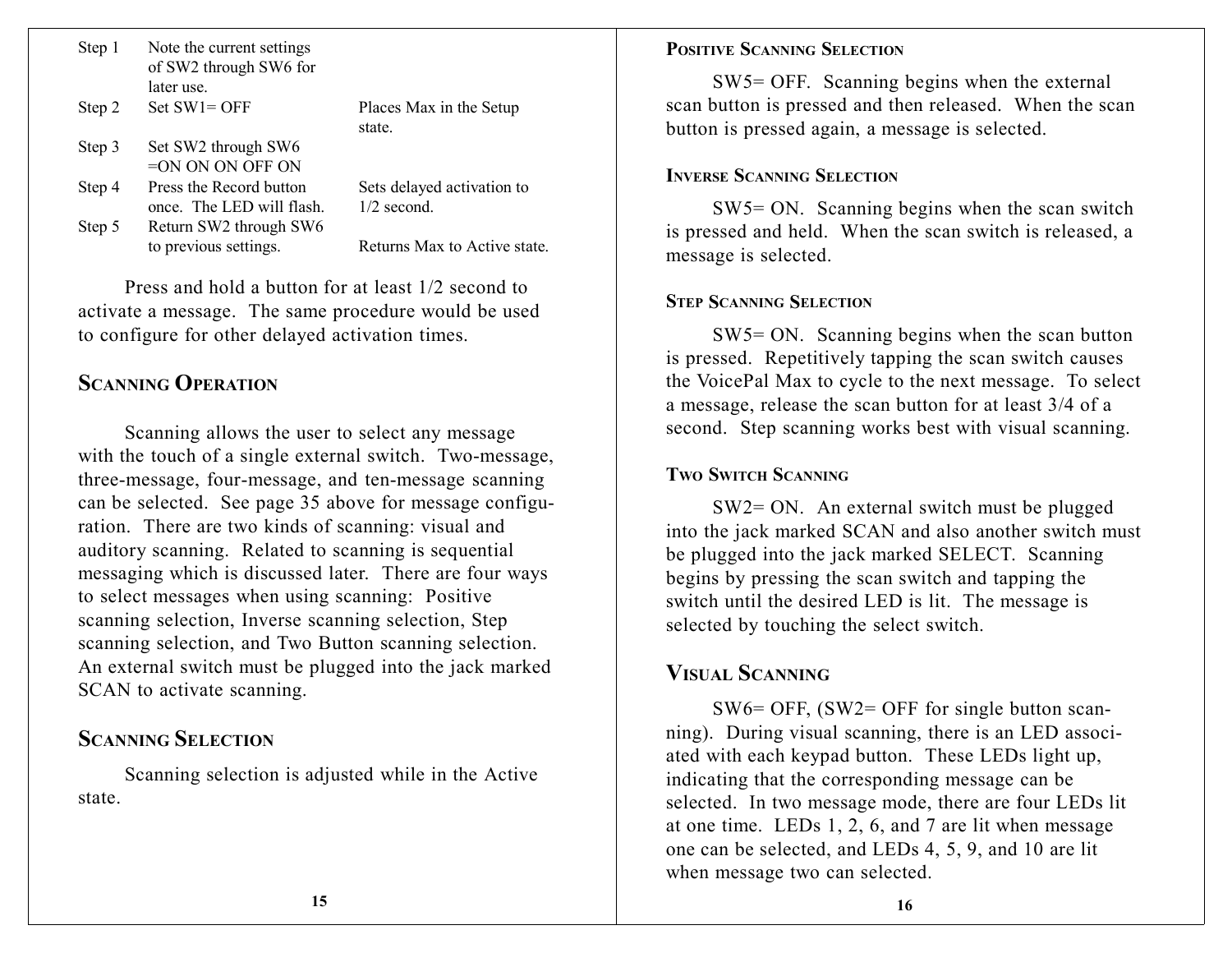#### **SCANSPEED**

One of three visual scan speeds can be selected. Scan speed is set while in the Setup state.

| Scan Sneed |  |
|------------|--|
|            |  |

| Scan Speed         |  | DIP switch settings |                                                                                 |  |
|--------------------|--|---------------------|---------------------------------------------------------------------------------|--|
|                    |  |                     | SW <sub>2</sub> SW <sub>3</sub> SW <sub>4</sub> SW <sub>5</sub> SW <sub>6</sub> |  |
| 1 second= fast     |  |                     | ON ON ON OFF OFF                                                                |  |
| 2 seconds = medium |  |                     | ON ON OFF ON OFF                                                                |  |
| 4 seconds = slow   |  |                     | ON ON OFF OFF OFF                                                               |  |

Example 2: Set visual scan rate to two seconds per message (medium speed).

| Step#     | Action to Take                                                                                                                                                       | Result                      |
|-----------|----------------------------------------------------------------------------------------------------------------------------------------------------------------------|-----------------------------|
| Step 1    | Memorize the current settings                                                                                                                                        |                             |
|           | of SW1 through SW6.                                                                                                                                                  |                             |
| Step 2    | $Set SW1 = OFF$                                                                                                                                                      | Places Max in the Setup     |
| state.    |                                                                                                                                                                      |                             |
| Step 3    | Set SW2 through SW6                                                                                                                                                  |                             |
|           | $=$ ON ON OFF ON OFF                                                                                                                                                 |                             |
| Step 4    | Press Record button. The                                                                                                                                             | Sets scan rate to 2 seconds |
|           | Record LED will flash.                                                                                                                                               | per message.                |
| Step 5    | $SW1 = ON$                                                                                                                                                           | Returns the Max             |
| to Active |                                                                                                                                                                      |                             |
|           |                                                                                                                                                                      | state.                      |
|           | $\mathcal{C}_{\text{true}}$ ( $\mathcal{D}_{\text{other}}$ $\mathcal{C}_{\text{W}}$ $\mathcal{C}_{\text{true}}$ $\mathcal{C}_{\text{true}}$ $\mathcal{C}_{\text{W}}$ |                             |

Step 6 Return SW2 through SW6 to previous settings.

#### **SCANNING CYCLE MODE (AFTER MESSAGE ACTIVITY)**

Scanning cycle mode (after message activity) controls the activity of the VoicePal Max after <sup>a</sup> scanning message has played.

In Positive Scanning, the after message activity can either restart scanning with message 1, continue scanning with the next message, or stop scanning.

In Inverse scanning, after the message has played one of two things will happen. If the operator is not pressing the scan switch, the VoicePal Max will stop

scanning. If the operator is pressing the scan switch before the end of the message, the VoicePal Max will either start with message 1 or continue with the next message.

Example 3: Set scanning cycle mode so scanning will continue with the next message.

| Step#  | Action to Take               | Result                      |
|--------|------------------------------|-----------------------------|
| Step 1 | Note the current settings of |                             |
|        | SW1 through SW6.             |                             |
| Step 2 | $Set SW1 = OFF$              | Places Max in Setup state.  |
| Step 3 | Set SW2 through SW6          |                             |
|        | $=$ ON OFF OFF ON OFF        |                             |
| Step 4 | Press the Record button.     | Sets Scanning Cycle Mode    |
| to     |                              |                             |
|        | Record LED will flash.       | "Continue scanning with"    |
| next   |                              |                             |
|        |                              | message."                   |
| Step 5 | $Set SW1 = ON$               | Returns Max to Active state |
| Step 6 | Return SW2 through SW6       |                             |
|        | to previous settings.        |                             |

Press and release the scan button to begin scanning. Press the scan button again to select <sup>a</sup> message. After the message is done playing, scanning will continue with the next message. You can stop the scanning by selecting <sup>a</sup> message, doing nothing and letting the unit go to "sleep," or by pressing the keypad.

#### **INACTIVITY SHUTDOWN**

Once scanning begins, the VoicePal Max will wait for the operator to select <sup>a</sup> message. If the operator does not select <sup>a</sup> message, scanning will continue for either 4 or 8 complete cycles.

Example 4: Set inactivity cycling to scan up to 4 times when <sup>a</sup> user does not select <sup>a</sup> message.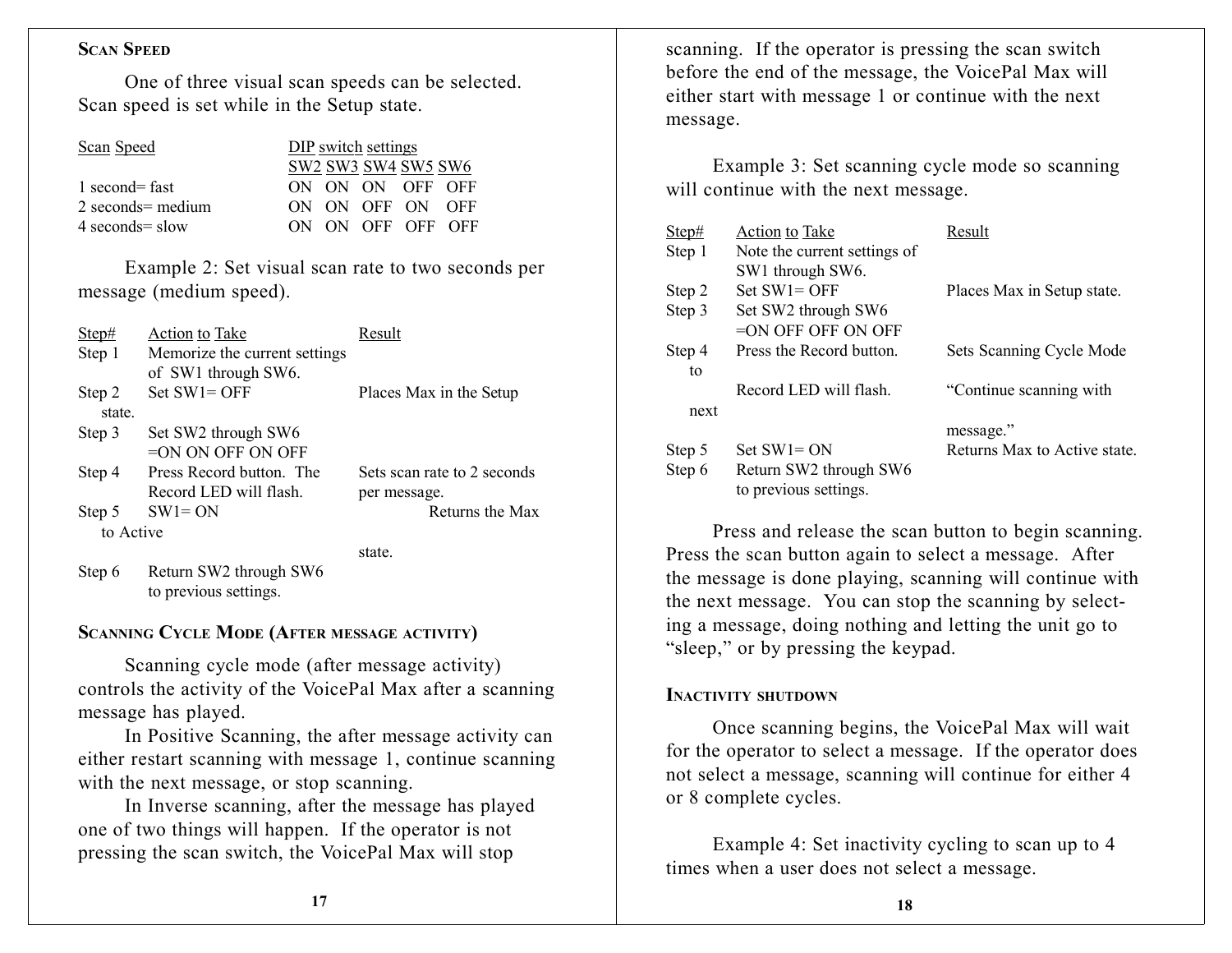| Step $#$ | Action to Take               | Result                       |
|----------|------------------------------|------------------------------|
| Step 1   | Note the current settings of |                              |
|          | SW1 through SW6.             |                              |
| Step 2   | $Set SW1 = OFF$              | Places Max in Setup state.   |
| Step 3   | Set SW2 through SW6          |                              |
|          | $=$ OFF OFF OFF ON OFF       | Sets inactivity cycling to 4 |
|          |                              | cycles.                      |
| Step 4   | Press Record button.         |                              |
|          | Record LED will flash.       |                              |
| Step 5   | $Set SW1 = ON$               | Returns Max to Active state. |
| Step 6   | Return SW2 through SW6       |                              |
|          | to previous settings.        |                              |

Activate scanning, but do not select <sup>a</sup> message. The VoicePal Max will cycle through all the messages 4 times, then stop without playing <sup>a</sup> message.

#### **TWOBUTTONSCANNING**

Two button scanning allows two switches to be used. One switch for initiating scanning and the other switch for selecting the desired message. It is often used where the two phases of scanning (initiation and selection) need to be broken up whether for cognitive or physical reasons. Two button scanning works with visual scanning, both types of auditory scanning and with sequential messaging. Two button scanning is turned on while in the Active state using SW2. If SW2= ON, two button scanning is on. An external switch must be plugged into the SCAN jack and another switch plugged into the jack marked SELECT. The switch plugged into the SCAN jack will start the scan and also advance the scan to the next message by repetitively tapping the switch. The switch plugged into the SE-LECT jack will stop the scan and activate the desired message.

#### **AUDITORYSCANNING**

**SW6= ON**, (SW2= OFF- Single button scanning). There are two types of auditory scanning: whole message or standard and cue word. Auditory scanning type is selected in the Setup state  $(SW1 = OFF)$ .

#### **STANDARDAUDITORYSCANNING**

With standard auditory scanning, each message plays one-by-one, quietly, privately through <sup>a</sup> headphone or pillow speaker (included with your VoicePal Max). The headphones or pillow speaker plug into the jack marked SCAN SPK. The volume level played through the headphones cannot be adjusted using the Volume knob. When the operator hears the desired message, he or she can then select it by pressing the external scan switch. This causes the message to play loudly over the built-in amplified speaker. The LEDs illuminate during scanning as each message plays.

#### **INTERAUDITORYPAUSE**

This feature applies only to auditory scanning. The VoicePal Max can be programmed with <sup>a</sup> pause between each message, thus changing the scan speed. This gives the operator more time to select <sup>a</sup> message. The interauditory pause can be 0, 1, 2, or 4 seconds.

Example 5: Set interauditory pause to four seconds.

| Step#  | <b>Action to Take</b>     | Result                      |
|--------|---------------------------|-----------------------------|
| Step 1 | Note currents settings of |                             |
|        | SW2 through SW6.          |                             |
| Step 2 | Set $SW1 = OFF$           | Places Max in Setup state.  |
| Step 3 | Set SW2 through SW6       |                             |
|        | =ON ON OFF OFF OFF        |                             |
| Step 4 | Press Record button.      | Sets interauditory pause to |
|        | Record LED will flash.    | 4 seconds.                  |
|        |                           |                             |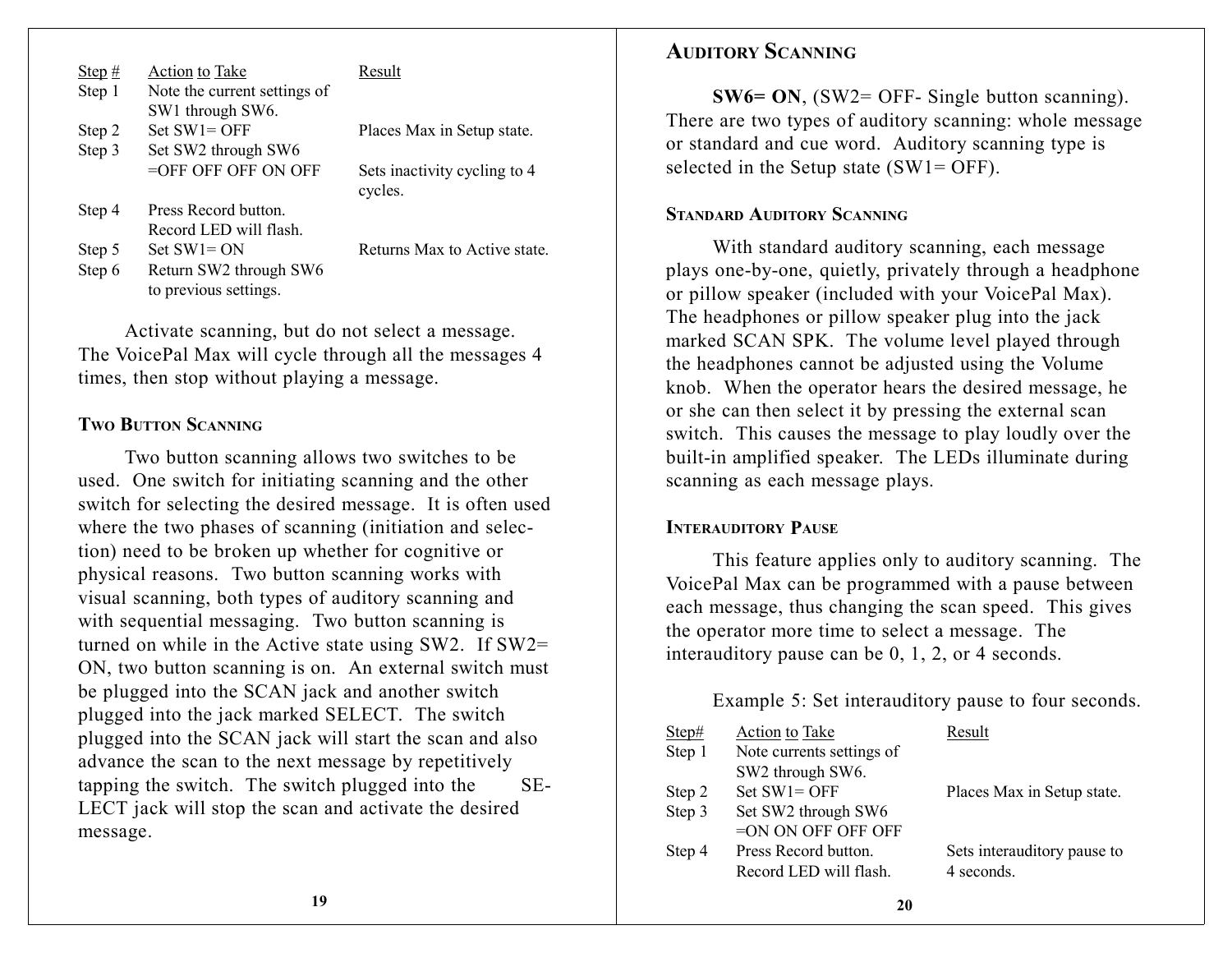Step 5 Set SW1= ON Returns Max to Active state.

Step 6 Return SW2 through SW6 to previous settings. Note: SW6 must be ON in auditory scan mode.

Activate auditory scan, and there will be <sup>a</sup> four second pause between messages.

| <b>Interauditory Pause Speed</b> | <b>Settings</b>     |
|----------------------------------|---------------------|
|                                  | SW2 SW3 SW4 SW5 SW6 |
| 0 seconds                        | ON ON ON ON OFF     |
| 1 seconds                        | ON ON ON OFF OFF    |
| 2 seconds                        | ON ON OFF ON OFF    |
| 4 seconds                        | ON ON OFF OFF OFF   |

#### **CUE WORD AUDITORY SCANNING**

With cue word auditory scanning, each message has <sup>a</sup> separate cue word or phrase associated with it. When the external scan switch is pressed, each cue word plays one-by-one, quietly, privately through <sup>a</sup> headphone or pillow speaker. When the user hears the desired cue word, he or she can then select it by pressing the scan switch. This will cause the entire message associated with the cue word to play loudly over the built-in speaker. It is best to rerecord your messages and cue words when using cue word auditory scanning.

Example 6: Configuring for Cue Word Scanning

| Step#  | Action to Take           | Result                       |
|--------|--------------------------|------------------------------|
| Step 1 | Note current settings of |                              |
|        | SW2 through SW6.         |                              |
| Step 2 | $Set SW1 = OFF$          | Places Max in Setup state.   |
| Step 3 | Set SW2 through SW6      |                              |
|        | $=$ OFF ON ON ON OFF     |                              |
| Step 4 | Press the Record button. | Sets Max to cue word         |
|        | Record LED will flash.   | scanning.                    |
| Step 5 | $Set SW1 = ON$           | Returns Max to Active state. |
|        |                          |                              |

Step 6 Return SW2 through SW6 to previous settings. Step 7 Make sure SW6 is ON. Continue on next page for

recording.

#### **RECORDING CUE WORDS**

The VoicePal Max re-configures its memory to reserve space just for cue words. To eliminate any message confusion when switching from Standard to Cue Word scanning, it is best to rerecord your messages and cue words. The chart below shows various message lengths based on model and configuration.

|                     |      | Keyboard Configuration |     |     |     |
|---------------------|------|------------------------|-----|-----|-----|
| <b>Total Record</b> | Cue  |                        |     |     |     |
| Time                | Word | Mes                    | Mes | Mes | Mes |
| 60 Seconds          |      | 28                     | 18  |     |     |
| 90 seconds          |      | 42                     | フフ  | 20  |     |

Follow these steps to record cue words.

- 1. Press and hold the record button. The Record LED willflash. Continue to hold the Record button until theRecord LED goes solid (about 2 seconds), then release. The VoicePal Max is now in record mode. Now press the Record button once and LED #10 lights up. When LED #10 is on, the VoicePal Max will record cue words. When it is off, it will record regular messages.
- 2. Record cue words the same way you recorded messages as described in the "Recording Messages" section.
- 3. You will need to rerecord the actual messages as well. Press the Record button once and LED #10 will turn off, but still leaving the Record LED on. You may now record actual messages.
- 4. Turn the Record LED off by pressing and holding the Record button. The Record LED will flash. Continueholding until the LED goes out, then release.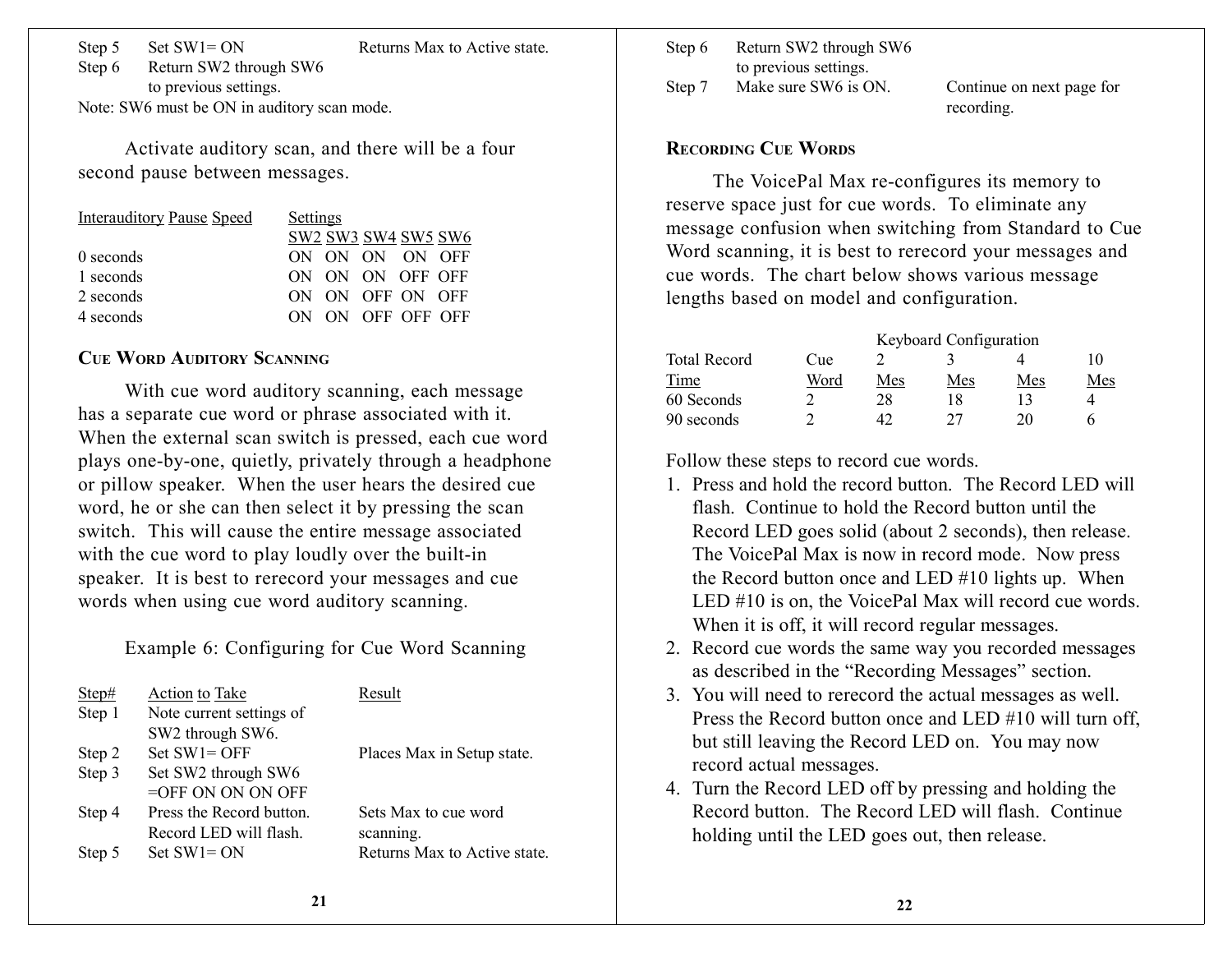Plug an external headphones or pillow speaker into the jack marked SCAN SPK. Plug an external switch into the jack marked SCAN. Press the external switch to start scanning. Each cue word will play into the headphones. When the unit plays the desired cue word, press the scan switch and the actual message will play loudly through the built-in speaker.

Direct selection of messages still works when cue word scanning is turned on.

Example 7: Returning the VoicePal Max to Standard Auditory Scanning.

| Step#  | Action to Take           | Result                       |
|--------|--------------------------|------------------------------|
| Step 1 | Note current settings of |                              |
|        | SW2 through SW6          |                              |
| Step 2 | $Set SW1 = OFF$          | Places Max in Setup state.   |
| Step 3 | Set SW2 through SW6      |                              |
|        | $=$ OFF ON ON OFF OFF    |                              |
| Step 4 | Press Record button.     | Sets Max to standard         |
|        | Record LED will flash.   | auditory scanning.           |
| Step 5 | $Set SW1 = ON$           | Returns Max to Active state. |
| Step 6 | Return SW2 through SW6   |                              |
|        | to previous settings.    |                              |
| Step 7 | Make sure SW6= ON        |                              |
| Step 8 | Rerecord your messages.  |                              |

## **SEQUENTIAL MESSAGING**

Sequential Messaging allows each message to be played one after another each time the scan button is pressed. It can be used in the 2, 3, 4, or 10 message configurations. It is very useful in many activities where the special needs student administers <sup>a</sup> math or spelling test, participates in book or theatrical reading, or participates in other oral turn taking activities. Sequential Messaging is set while in the Setup state  $(SW1 = OFF)$ .

Example 8: Turn Sequential Messaging on.

| Step#  | <b>Action to Take</b>          | Result                       |
|--------|--------------------------------|------------------------------|
| Step 1 | Note current settings of       |                              |
|        | SW2 through SW6.               |                              |
| Step 2 | $Set SW1 = OFF$                | Places Max in Setup state.   |
| Step 3 | Set SW2 through SW6            |                              |
|        | $=$ ON ON ON ON OFF            |                              |
| Step 4 | Press the Record button.       | Turns Sequential Messaging   |
|        | Record LED will flash.         | on.                          |
| Step 5 | $Set SW1 = ON$                 | Returns Max to Active state. |
| Step 6 | Return SW2 through SW6         |                              |
|        | to previous settings.          |                              |
| Step 7 | Plug external switch into jack |                              |
|        | marked SCAN.                   |                              |

Now press the scan switch once. Message one plays. Press it again. Message two plays, then three, and four and so on. After the last message plays, it starts over with message one.

The keypad buttons are still active during sequential messaging. You must ge<sup>t</sup> out of Sequential Messaging before returning to any other scan functions. To return to <sup>a</sup> scanning mode, program the VoicePal Max to <sup>a</sup> scan speed in the Setup state.

#### **TWOBUTTONSEQUENTIAL MESSAGING**

SW2= ON. With two button Sequential Messaging, the SCAN jack activates the next message, and <sup>a</sup> switch plugged into the SELECT jack will repea<sup>t</sup> the last message played. This is useful in <sup>a</sup> setting such as <sup>a</sup> classroom where the disabled student is administering an oral math or spelling test. The question can be repeated if <sup>a</sup> student in the class taking the test asks to have the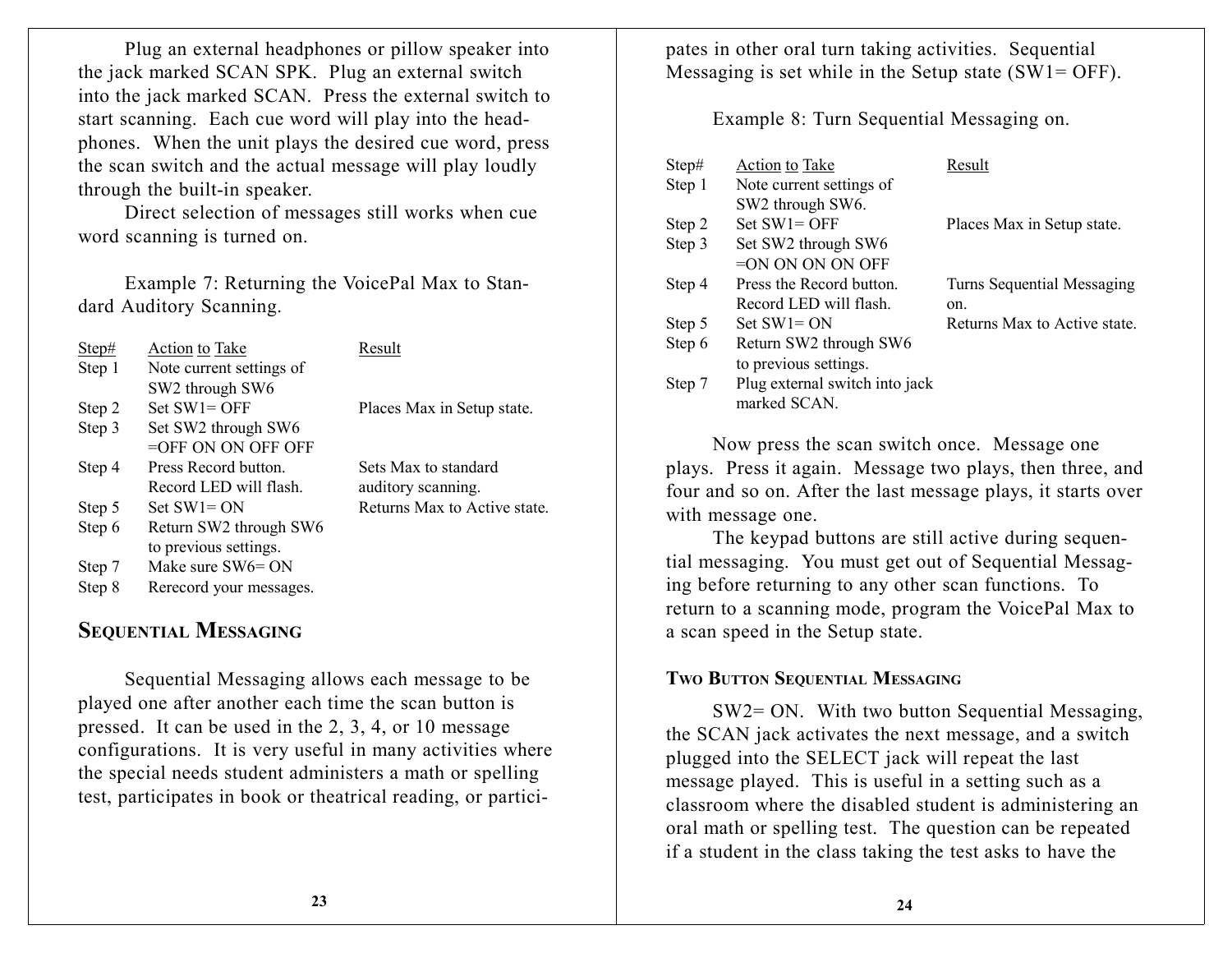#### question again.

## **RELAYOPERATION**

#### **GENERAL**

The VoicePal Max has two internal relays that act as switches to turn battery operated devices on and off. These relays can be set to activate in any message configuration, and utilizing any mode (direct selection, external switches, scanning, and sequential messaging.) The relays can be set to activate devices while the message plays, immediately following the message, or after <sup>a</sup> prese<sup>t</sup> delay following the message (reinforcement delay).

Environmental control units such as theFreeSwitch, FreeHand, and switch, latch, timing devices such as the Linkswitch can be used to give the relays latch and timing capabilities.

#### **NOTE:**

A distinction is made between button number andmessage location number. Button number refers to the 10 active areas on the keypad used for assigning messages to the relay. Message location number refers to the area on the keypad in which the message can be found when activating the relay. This will vary depending on the message configuration  $(2, 3, 4, 10)$  of the VoicePal Max.

It may be helpful to know what message configuration you intend to use before you begin programming. This will aid in correctly matching the button number to the message location you intended. If the message configuration is changed, the VoicePal Max will automatically re-assign the relay to its new location in that configuration. The diagrams under "Message Configuration" show the message location number for each

**25**

configuration.

#### **CLEARINGRELAYS**

It is <sup>a</sup> good idea to clear relays before you begin to program. This will ensure that all previous programming is eliminated and won't interfere with your attempts to program the relays.

To clear the relays:

- 1. Place the Max in the Setup state (SW1= OFF)
- 2. Set SW2 through SW6= ON OFF OFF OFF OFF
- 3. Press all the buttons (1-10) once.

## **REINFORCEMENTDELAY**

This refers to the amount of time between the endof the message played and the activation of the device. The delay can be set for 2, 4, or 6 seconds.

If no delay is desired, the relay can be set to activate the device immediately as soon as the message starts, or as soon as the message ends. The table at the end of this manual and on the back of your VoicePal Max will show the correct settings for programming the relays.

## **CONNECTINGEXTERNALDEVICES**

The upper right hand corner of the VoicePal Max has two jacks labeled "A" and "B." Plug the device which you intend to activate utilizing a standard  $1/8$ " (3.5mm) plug into the jack corresponding to the relay being utilized.

Remember the FreeSwitch, FreeHand, and Linkswitch can be used to enhance timing and latching capabilities.

and also plugged into a battery adapted toy. The following diagram illustrates <sup>a</sup> typical relay setup using the VoicePal Max hooked into <sup>a</sup> LinkSwitch,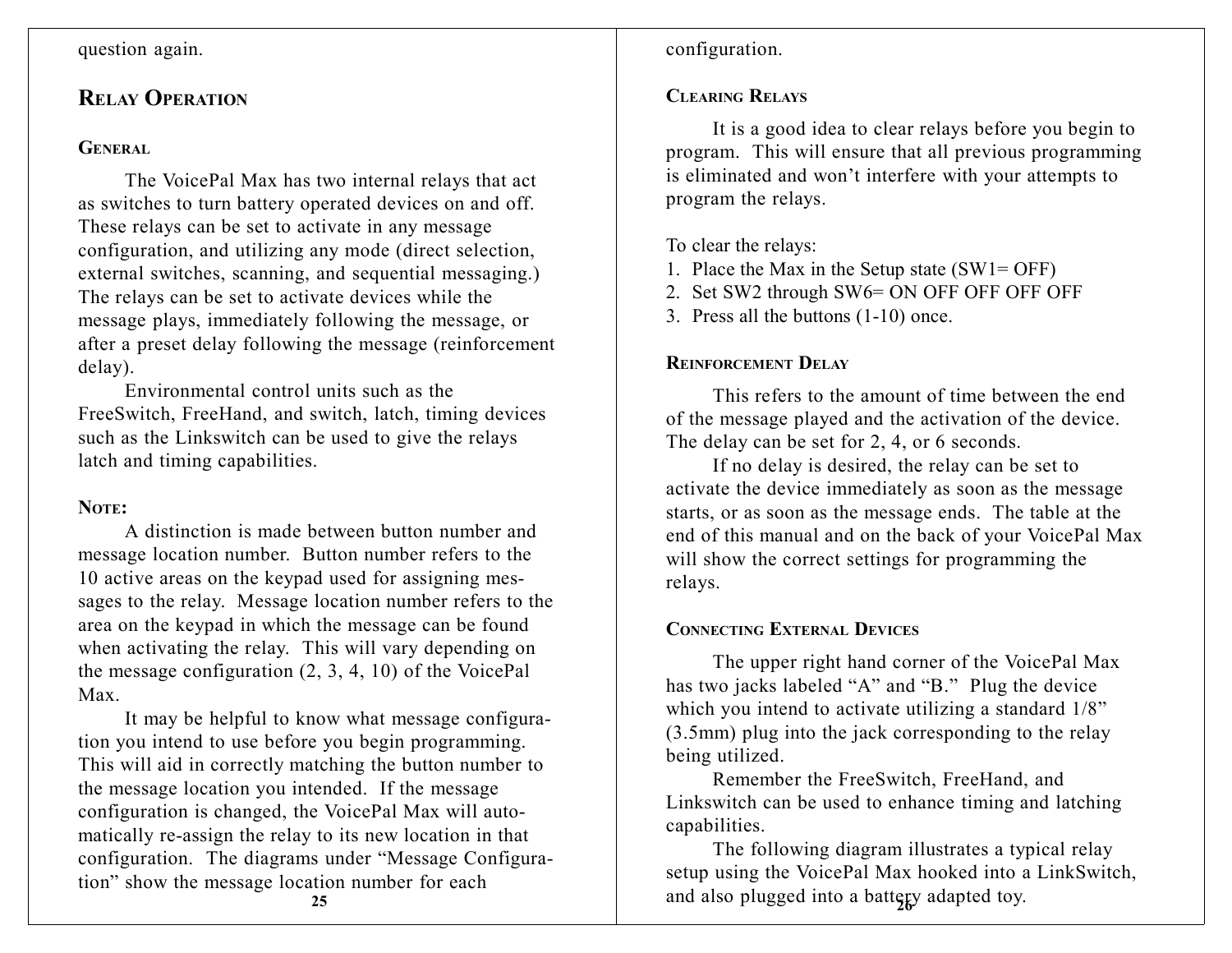

#### **PROGRAMMINGRELAYS**

The order in which features are programmed does not make <sup>a</sup> difference. The following examples assume that the VoicePal Max has been configured, <sup>a</sup> mode of operation (direct selection, scanning, external switch) has been programmed, and the messages are recorded.

Example 9: Program Relay A to be activated by message 1. The relay will activate an adapted toy for the duration of the message.

| Step#  | Action to Take               | Result                      |
|--------|------------------------------|-----------------------------|
| Step 1 | Plug toy into relay A.       | Use a cable connector if    |
|        |                              | necessary.                  |
| Step 2 | Note current settings of SW1 |                             |
|        | through SW6.                 |                             |
| Step 3 | $Set SW1 = OFF$              | Places Max in Setup state.  |
| Step 4 | Clear relays by setting      | Erases any previous relays. |
|        | SW2 through $SW6 =$          |                             |
|        | ON OFF OFF OFF OFF           |                             |
|        | Press each button (1-10)     |                             |
| Step 5 | Set SW2 through SW6=         | Sets Relay A to duration of |
|        | OFF ON ON ON ON              | message.                    |
| Step 6 | Press button 1.              | Attaches Relay A to message |
|        | Record LED will flash.       | 1.                          |
| Step 7 | $Set SW1 = ON$               | Places Max in Active state. |
| Step 8 | Return SW2 through           | Returns Max to desired      |
|        | SW6 to previous settings.    | configuration.              |

When message 1 is activated, the device being used will activate until the message is completed, then stop.

Example 10: Program two relays to be operated by two separate messages. Message 1 will activate an environmental control (e.g. Adaptivation's FreeSwitch) which will activate <sup>a</sup> clock radio immediately after the message plays. Message two will activate <sup>a</sup> battery operated toy for the duration of the message.

| Step#   | Action to Take                                         | Result                                                        |
|---------|--------------------------------------------------------|---------------------------------------------------------------|
| Step 1  | Plug the Environmental control unit (ECU) into Relay A |                                                               |
| and     |                                                        |                                                               |
|         |                                                        | also into the clock radio. Plug the battery operated toy into |
|         | Relay B.                                               |                                                               |
| Step 2  | Note the current settings of                           |                                                               |
|         | SW2 through SW6.                                       |                                                               |
| Step 3  | Set $SW1 = OFF$                                        | Places Max in Setup state.                                    |
| Step 4  | Clear relays.                                          |                                                               |
| Step 5  | Set SW2 through SW6=                                   | Sets Relay A for 0 second                                     |
|         | OFF ON ON OFF ON                                       | delay.                                                        |
| Step 6  | Press button #1.                                       | Attaches Relay A to message                                   |
|         | Record LED will flash.                                 | 1.                                                            |
| Step 7  | Set SW2 through SW6=                                   | Sets Relay B for duration of                                  |
|         | ON OFF ON ON ON                                        | message.                                                      |
| Step 8  | Press button $#2$ .                                    | Attaches Relay B to message                                   |
|         | Record LED will flash.                                 | $\overline{2}$ .                                              |
| Step 9  | Set $SW1 = ON$                                         | Returns Max to Active state.                                  |
| Step 10 | Return SW2 through SW6                                 |                                                               |
|         | to previous settings.                                  |                                                               |

When message 1 is activated, the message will play and immediately after Relay A will activate the ECU and turn the radio on. Message 2 will turn on the toy for as long as the message plays.

Example 11: Program message 1 to activate an ECU with <sup>a</sup> radio immediately following the message. Message 2 will also activate the same ECU only there will be <sup>a</sup> four second delay following the end of the message. Relay A will be used.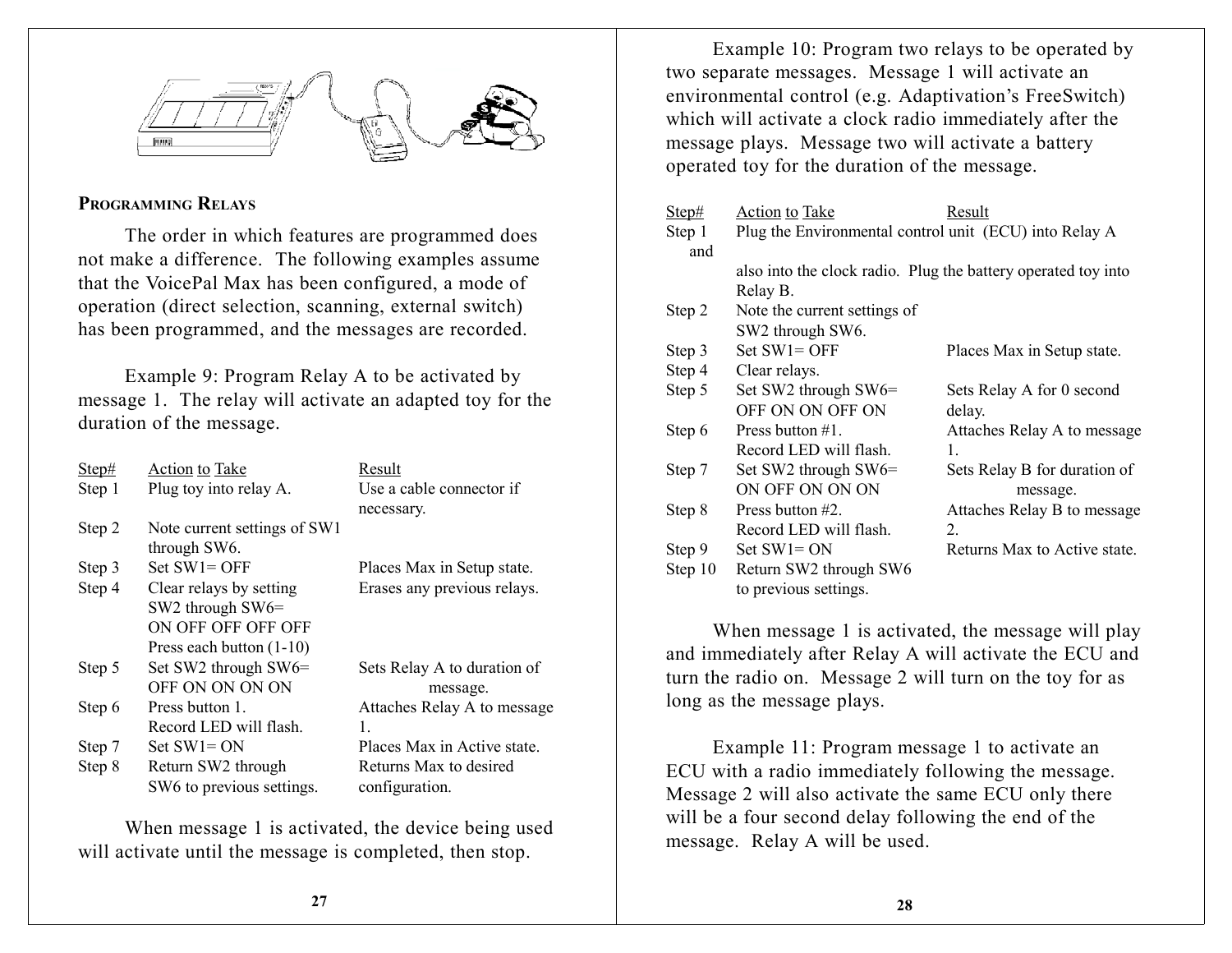| Step#<br>Step 1<br>Step 2 | Action to Take<br>Plug an ECU into Relay A and ECU into the radio.<br>Note current settings of | Result                      |
|---------------------------|------------------------------------------------------------------------------------------------|-----------------------------|
|                           | SW2 through SW6.                                                                               |                             |
| Step 3                    | $Set SW1 = OFF$                                                                                | Places Max in Setup state.  |
| Step 4                    | Clear Relays                                                                                   |                             |
| Step 5                    | Set SW2 through SW6=                                                                           | Sets Relay A for 0 second   |
|                           | OFF ON ON OFF ON                                                                               | delay.                      |
| Step 6                    | Press button 1                                                                                 | Attaches Relay A to message |
|                           | Record LED will flash                                                                          | 1.                          |
| Step 7                    | Set SW2 through SW6=                                                                           | Sets Relay A for a 4 second |
|                           | OFF ON OFF OFF ON                                                                              | delay.                      |
| Step 8                    | Press button #2.                                                                               | Attaches Relay A to message |
|                           | Record LED will flash.                                                                         | 2.                          |
| Step 9                    | $Set SW1 = ON$                                                                                 | Places Max in Active state. |
| Step 10                   | Return SW2 through SW6                                                                         |                             |
|                           | to previous settings.                                                                          |                             |

When message 1 is activated, the message will play, then Relay A will activate the ECU turning the radio on. When message 2 is activated, the message will play, then four seconds after the message is over Relay A will activate the ECU turning the radio on. From this example, you can see one relay can be assigned to two different messages.

Example 12: Program message 4 to turn on an adapted toy using <sup>a</sup> switch latch timer box (e.g. Adaptivation's Linkswitch) with <sup>a</sup> six second delay.

| Step#   | Action to Take                                        | Result                     |
|---------|-------------------------------------------------------|----------------------------|
| Step 1  | Plug the Switch latch timer into Relay B and also the |                            |
| adapted |                                                       |                            |
|         | toy.                                                  |                            |
| Step 2  | Note the current settings of                          |                            |
|         | SW2 through SW6.                                      |                            |
| Step 3  | Set $SW1 = OFF$                                       | Places Max in Setup state. |
| Step 4  | Clear previous relays.                                |                            |
| Step 5  | Set SW2 through SW6=                                  | Sets Relay B for 6 second  |
|         |                                                       |                            |

| Step 6 | ON OFF OFF OFF ON<br>Press button #4.<br>Record LED will flash. | delay.<br>Attaches Relay B to message<br>4 |
|--------|-----------------------------------------------------------------|--------------------------------------------|
| Step 7 | $Set SW1 = ON$                                                  | Places Max in Active state.                |
| Step 8 | Return SW2 through SW6<br>to previous settings.                 |                                            |

When message 4 is selected, the message will play and 6 seconds later Relay B will activate the switch latch timer and the toy.

## **FACTORY SETTINGS**

The factory defaults are as follows:

- -Visual scan rate: 1 second per message.
- -Standard Auditory Scanning
- -Interauditory pause: 1 second
- -Scan cycle mode: Stop scanning after message selected -Inactivity shutdown: Repeat scan four times.

You may program as many of the features described at <sup>a</sup> time as you wish. When the batteries are removed, all options programmed in the Setup state will revert to factory defaults. Any recorded messages will not be lost.

## **EXTERNAL SPEAKER JACK**

This jack will allow you to plug in an additional speaker. This may be an amplified speaker for situations when <sup>a</sup> very loud volume is needed, or <sup>a</sup> set of headphones when <sup>a</sup> quiet message is needed. The VoicePal Max's internal speaker will automatically shut off when an external speaker is used.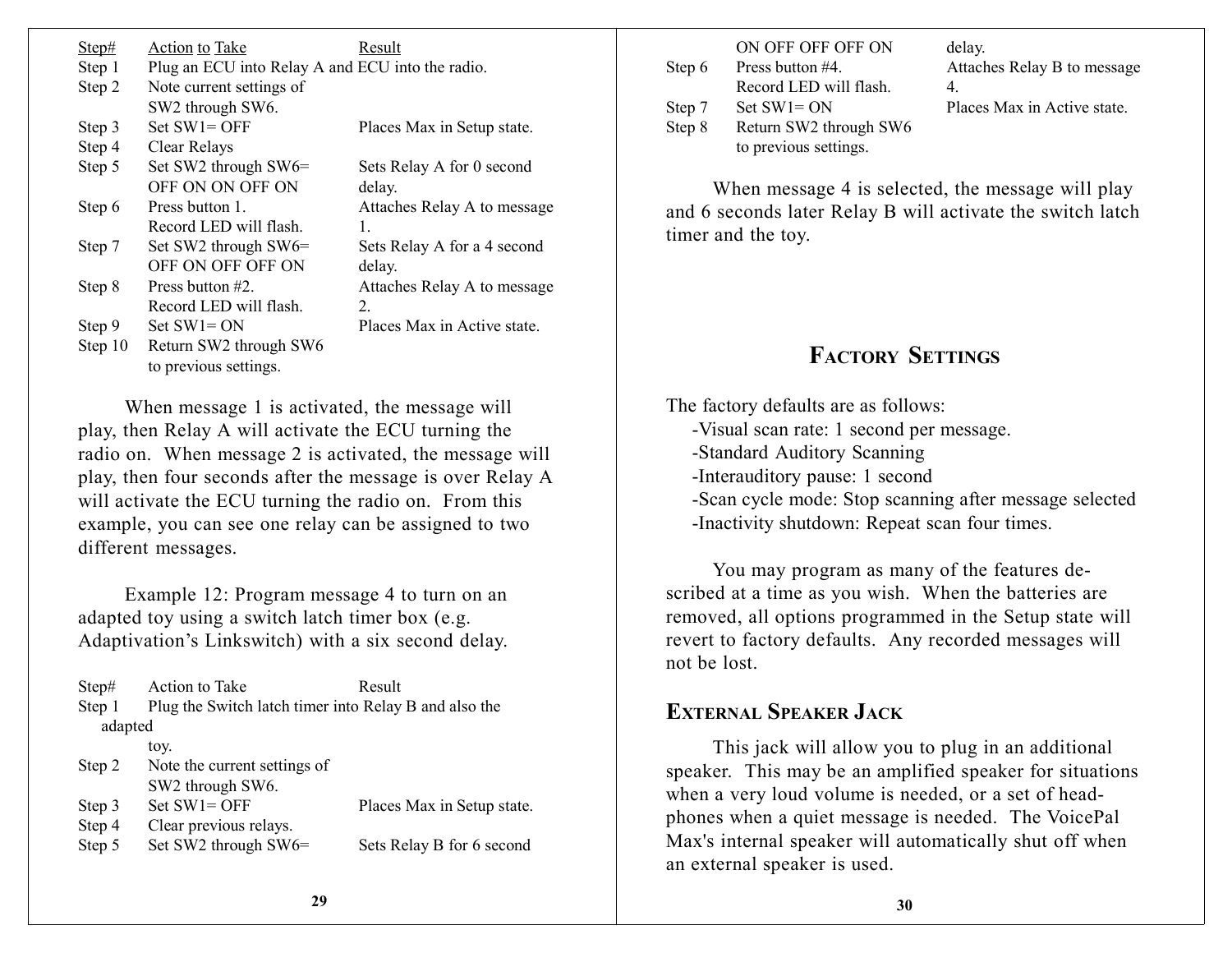## **OVERLAYS**

The VoicePal Max has <sup>a</sup> built-in pouch which enables you to easily slide in custom overlays with pictures or symbols. Included with the VoicePal Max are templates for the 2, 3, 4, and 10 message modes. These templates also have punch outs for the scanning LEDs. Boardmaker from Mayer-Johnson is <sup>a</sup> popular program which allows you to make custom overlays with many symbols to choose from. If you have Boardmaker, presized templates are available. Use the following steps to open Adaptivation templates.

- 1. Open Boardmaker
- 2. Under File menu, Open
- 3. Open the Pre-made folder
- 4. Open the folder named "Adaptiv"
- 5. Choose the template you wish to use.

## **ADDITIONAL OPTIONS**

#### **KEYGUARDS**

The VoicePal Max has keyguards available to help the operator zero in on the desired keypad button. The keyguard helps preven<sup>t</sup> inadvertent activation of the keypad. Keyguards are available in 2, 3, 4, and 10 message formats.

## **CARRYING CASE**

The VoicePal Max has <sup>a</sup> custom designed carrying case available to help protect it from bumps, spills, and other hazards. The carrying case can be hung over the shoulder, worn around the waist to provide easy access.

### **EXTERNAL SCANNING OVERLAY**

External visual scanning is possible with the VoicePal Max using the External Scanning Overlay. Objects such as glasses, toys, utensils, or large photos or symbols can be scanned by placing the four large LED lights on the objects to facilitate very concrete scanning capability.

## **TROUBLESHOOTING**

Voice Pal Max records but does not play back. Is volume turned up? Are batteries in correctly? Batteries may be too low. Try new ones. If external speaker is used, does it work? Is Delayed Activation being used? If so press the button for required length of time. Are you in Auditory scan mode without <sup>a</sup> scanning speaker plugged in? Do you have any relays programmed with reinforcement delay? Is the VoicePal Max programmed for 2, 3, or 4 message mode? Keep in mind that some keypad buttons and corresponding external switch jacks are intentional dead spaces and won't activate messages. VoicePal Max will not go into RECORD mode. Firmly press the record button for two to three seconds

until the flashing Record light comes on solid, then release.

Make sure SW1= ON.

Make sure batteries are fresh.

Make sure ON/OFF Volume switch is on.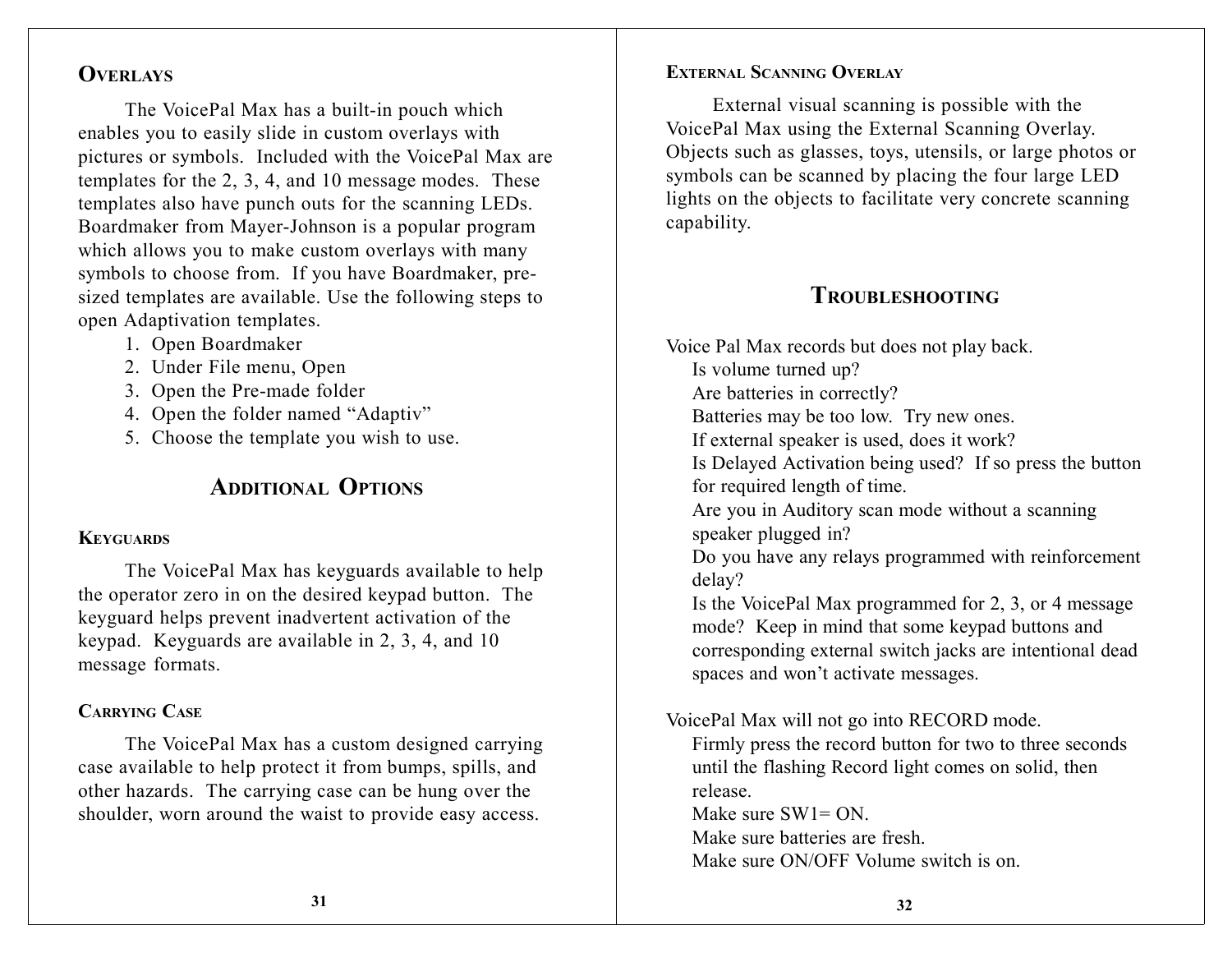The VoicePal Max will not go into Record mode until the message currently playing ends.

You can ge<sup>t</sup> into record mode but messages won't record.

Are you in 2, 3, or 4 message mode? These modes have intentional dead spaces and will not record in those areas.

Release the Record button after the Record LED comeson. Do not press the Record button and the keypad buttons at the same time.

Are you recording cue words or regular messages? When LED 10 is on while in record mode, you will be recording cue words.

Messages are quiet or have too much background noise. Speak clearly and loudly, no less than 12 inches away from the unit.

Batteries may be too low.

Are you near <sup>a</sup> source of electrical noise? Such as: Power lines, automobiles, electrical motors, air conditioner. If so, increase the distance of the VoicePal Max from these sources.

While using relays, you hear the relay clicking but the battery operated device does not turn on. Is your battery operated device turned on?

Are the batteries fresh in the battery operated device? Does the device work if you plug <sup>a</sup> conventional switch directly into it?

Did you plug the battery operated device into the correct jack?

Record stays on when unit is off.

If the VoicePal Max is turned off while in record mode, the Record LED will not turn off. It will simply dim. Take the VoicePal Max out of record mode by pressing and holding the Record button until the flashing Record LED goes out. Then turn the VoicePal Max off.

Auditory scanning is not working. Make sure SW6= ON. Make sure the volume knob is turned up. Make sure the headphones or pillow speaker are plugged into the jack marked SCAN SPK.